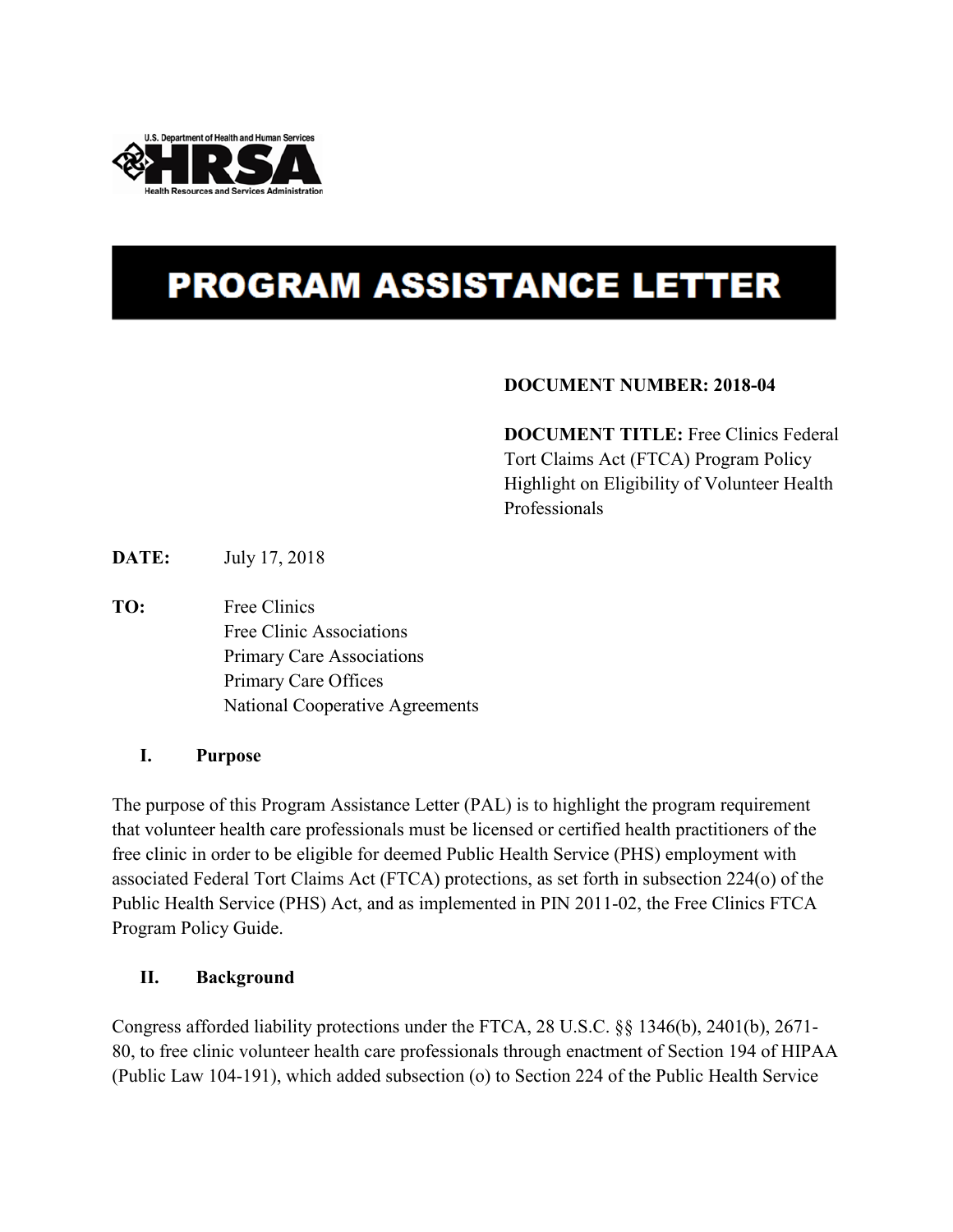(PHS) Act (42 U.S.C. § 233(o)). Subsection 224(o)(2) of the PHSA describes a "free clinic health professional," in pertinent part, as a "health care practitioner" who, "[a]t the time the service is provided, … is licensed or certified in accordance with applicable law regarding the provision of the service." Section 224(o) does not apply this standard to governing board members, employees, and individual contractors of the free clinic.

Guidance documents issued by the United States Department of Health and Human Services' (HHS) Health Resources and Services Administration (HRSA) reflect program policies related to FTCA coverage for claims alleging negligent acts or omissions by covered individuals related to the performance of medical, surgical, dental, and related functions within the scope of deemed employment.

This PAL reaffirms the policy set forth in PIN 2011-02, footnote 3:

For purposes of the Free Clinics FTCA program, a licensed or certified health care practitioner is an individual required to be licensed, registered, or certified, as applicable, to practice or provide health services by the State, Commonwealth, or territory in which the free clinic is located and services are being provided. These individuals may include, but are not limited to, physicians, dentists, registered nurses, and others required to be licensed, registered, or certified (e.g., laboratory technicians, social workers, medical assistants, licensed practical nurses, dental hygienists, and nutritionists).

## **III. Applicability**

This PAL applies to all free clinics wishing to sponsor eligible free clinic volunteer health professionals under section 224(o) of the PHS Act, as amended (42 U.S.C. 233(o)), for FTCA coverage through a supplemental deeming application for the remainder of Calendar Year 2018 and/or through a deeming/redeeming application for Calendar Year 2019 and thereafter. It has prospective applicability and therefore does not affect previously issued Notice of Deeming Actions (NDA) letters on behalf of sponsored individuals for coverage years preceding 2018, including those previously awarded for Calendar Year 2018.

## **IV. Volunteer Health Care Professional Required License or Certification**

Under section 224(o) of the PHSA, only free clinic volunteer health care professionals who are licensed or certified health care practitioners are eligible for FTCA deemed status. This includes licensed independent practitioners (LIP) (i.e., a physician, dentist, nurse practitioner, nurse midwife, or any other individual permitted by law and the organization to provide health care services without direction or supervision) and other licensed or certified health care practitioners (OLCP) (i.e., an individual who is licensed, registered, or certified but is not permitted by law to